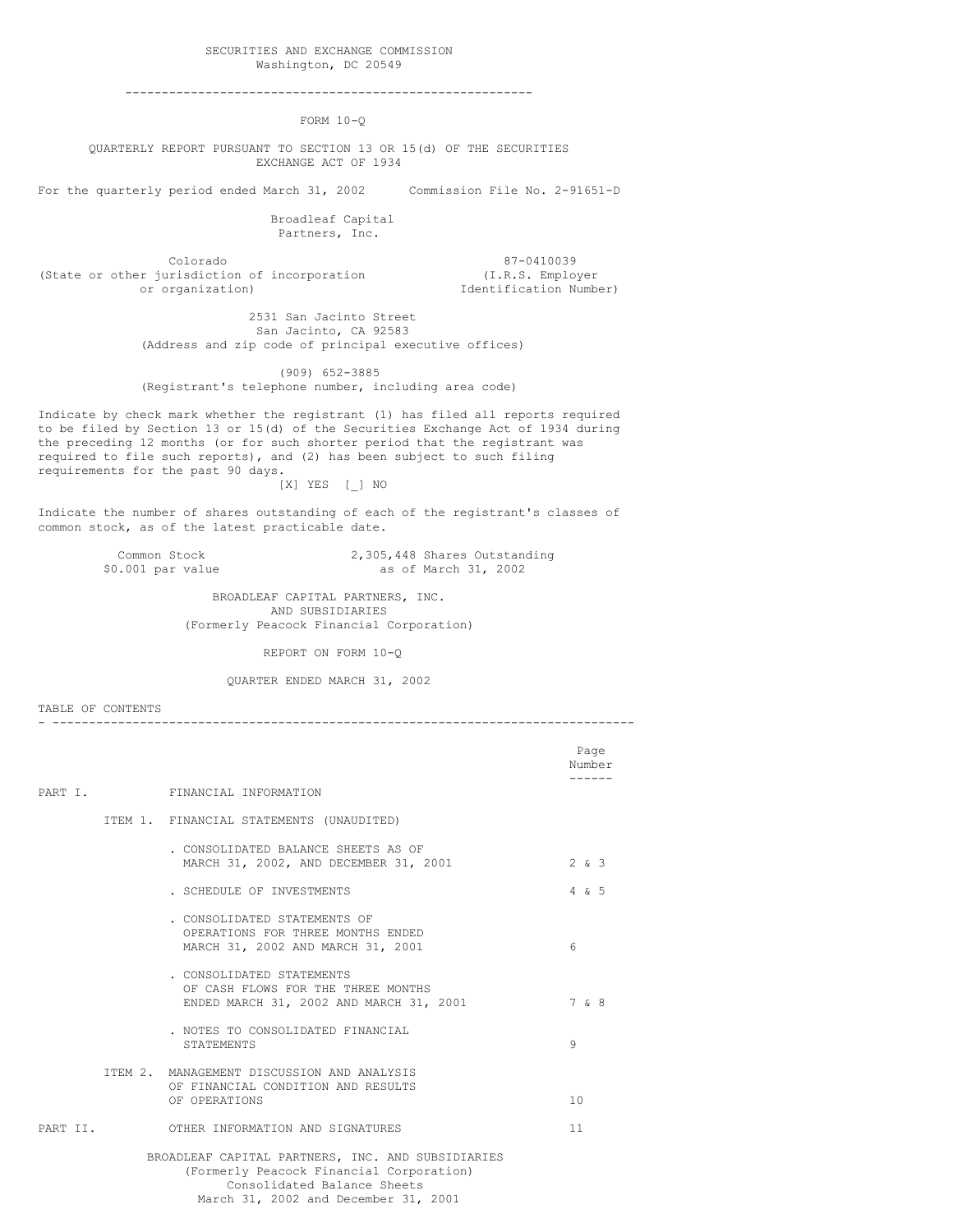#### ASSETS ------

<TABLE> <CAPTION>

|                                                                                | 2002        |                                                                     | March 31, December 31,<br>2001 |                                    |  |
|--------------------------------------------------------------------------------|-------------|---------------------------------------------------------------------|--------------------------------|------------------------------------|--|
|                                                                                | (Unaudited) |                                                                     |                                |                                    |  |
| $<$ S $>$<br><b>CURRENT ASSETS</b>                                             | <<          |                                                                     | < <sub></sub>                  |                                    |  |
| Cash and cash equivalents<br>Accounts receivable, net<br>Notes receivable, net | $\mathsf S$ | 304S<br>1,387<br>1,676                                              |                                | 764<br>24,855                      |  |
| Total Current Assets                                                           |             |                                                                     |                                | 3,367 25,619                       |  |
| FIXED ASSETS, NET                                                              |             |                                                                     |                                | 89,745 98,384                      |  |
| OTHER ASSETS                                                                   |             |                                                                     |                                |                                    |  |
| Investments in limited partnerships<br>Other assets                            |             | 890                                                                 |                                | 1,008,536 1,038,856<br>1,059       |  |
| Total Other Assets                                                             |             |                                                                     |                                | 1,009,426 1,039,915<br>----------- |  |
| TOTAL ASSETS                                                                   | \$          | 1, 102, 538 \$ 1, 163, 918<br>===================================== |                                |                                    |  |

## $<$ /TABLE>

The accompanying notes are an integral part of these consolidated financial statements.

2

BROADLEAF CAPITAL PARTNERS, INC. AND SUBSIDIARIES (Formerly Peacock Financial Corporation) Consolidated Balance Sheets (Continued) March 31, 2002 and December 31, 2001

#### LIABILITIES AND STOCKHOLDERS' EQUITY (DEFICIT) ----------------------------------------------

 $<$ TABLE $>$ <CAPTION>

|                                                                                                                                                                 |                                    | March 31, December 31,<br>2002 2001                                                                                                 |  |
|-----------------------------------------------------------------------------------------------------------------------------------------------------------------|------------------------------------|-------------------------------------------------------------------------------------------------------------------------------------|--|
|                                                                                                                                                                 | (Unaudited)                        |                                                                                                                                     |  |
| $<$ S $>$<br>CURRENT LIABILITIES                                                                                                                                | <<                                 | $<<$ C $>$                                                                                                                          |  |
| Accounts payable<br>Accounts payable -- officers and directors<br>Accrued expenses<br>Accrued interest<br>Judgments payable<br>Notes payable -- current portion | S                                  | $459, 150 \quad$ \$ 499,195<br>11,469 225,760<br>183,746 181,789<br>200,681 176,638<br>2, 145, 093 2, 083, 300<br>932, 166 862, 166 |  |
| Total Current Liabilities                                                                                                                                       |                                    | 3,932,305 4,028,848                                                                                                                 |  |
| LONG-TERM DEBT                                                                                                                                                  |                                    |                                                                                                                                     |  |
| Notes payable -- long term                                                                                                                                      | ----------------- ---------------- | 500,000 500,000                                                                                                                     |  |
| NET LIABILITIES IN EXCESS OF THE ASSETS OF<br>DISCONTINUED OPERATIONS                                                                                           |                                    | 268,301 295,892                                                                                                                     |  |
| Total Liabilities                                                                                                                                               |                                    | 4,700,606 4,824,740<br>. <u>.</u>                                                                                                   |  |
|                                                                                                                                                                 |                                    |                                                                                                                                     |  |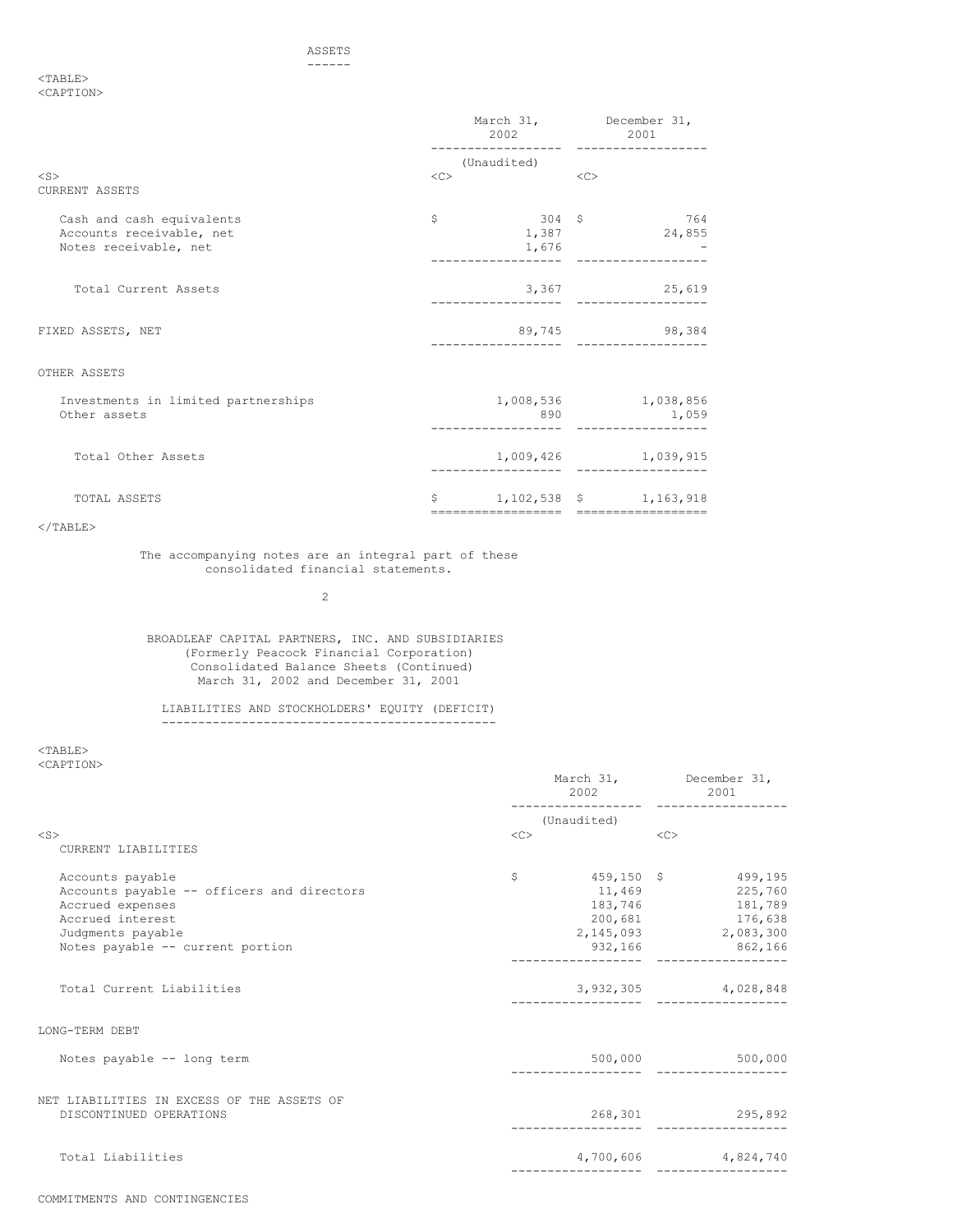| Preferred stock: 10,000,000 shares authorized at  |                   |                |
|---------------------------------------------------|-------------------|----------------|
| \$0.01 par value; 515,300 shares issued and       |                   |                |
| outstanding                                       | 5,153             | 5,153          |
| Common stock: 250,000,000 shares authorized at    |                   |                |
| \$0.001 par value; 2,305,448 and 2,303,507 shares |                   |                |
| issued and outstanding, respectively              | 2,306             | 2,304          |
| Additional paid-in capital                        | 12,323,962        | 12,302,987     |
| Subscriptions receivable                          | (149, 569)        | (347, 337)     |
| Accumulated deficit                               | (15, 779, 920)    | (15, 623, 929) |
|                                                   |                   |                |
| Total Stockholders' Equity (Deficit)              | (3, 598, 068)     | (3, 660, 822)  |
|                                                   |                   |                |
| TOTAL LIABILITIES AND STOCKHOLDERS' EOUITY        |                   |                |
| (DEFICIT)                                         | \$<br>1.102.538 S | 1,163,918      |
|                                                   |                   |                |

 $<$ /TABLE>

The accompanying notes are an integral part of these consolidated financial statements.

3

BROADLEAF CAPITAL PARTNERS, INC. AND SUBSIDIARIES (Formerly Peacock Financial Corporation) Schedule of Investments March 31, 2002 and December 31, 2001

<TABLE>

<CAPTION>

## March 31, 2002 -------------- (Unaudited)

|                                            | Number of        |                                 |                 |                                  |               |                                  |  |
|--------------------------------------------|------------------|---------------------------------|-----------------|----------------------------------|---------------|----------------------------------|--|
|                                            | Description of   | Shares Owned                    |                 |                                  |               | Fair                             |  |
| Company                                    | Business         | $($ or $\frac{6}{6}$ $)$        |                 | Cost                             |               | Value                            |  |
|                                            |                  |                                 |                 |                                  |               |                                  |  |
| $<$ S>                                     | <<               | <<                              | <<              |                                  | <<            |                                  |  |
| Canyon Shadows<br>(e)                      | Real estate      |                                 | $10%$ \$        | 1,131,961                        | $\mathcal{S}$ | 1,008,536                        |  |
| IPO/Emerging Growth<br>Company, LLC<br>(f) | Start-up         |                                 | 33%             | 100,000                          |               | $-0-$                            |  |
| San Diego Soccer<br>Development<br>(f)     | Dormant company  | 1,551,001                       |                 | 715,905                          |               | $-0-$                            |  |
| Other<br>(f)                               |                  | 8,000                           |                 | 15,962                           |               | $-0-$                            |  |
| Bio-Friendly<br>Corporation<br>(f)         | Start-up         | 437,500                         |                 | 180,000                          |               | $-0-$                            |  |
| Las Vegas Soccer<br>Development<br>(f)     | Start-up         | 1,020,000                       |                 | 20,000                           |               | $-0-$                            |  |
| Total                                      |                  |                                 | \$              | 2,163,828<br>------------------- | \$            | 1,008,536<br>------------------- |  |
| <caption></caption>                        |                  |                                 |                 |                                  |               |                                  |  |
|                                            |                  | December 31, 2001               |                 |                                  |               |                                  |  |
| $<$ S $>$                                  | <<               | ------------------<br>$<\infty$ |                 |                                  |               |                                  |  |
| Canyon Shadows<br>(e)                      | Real estate      |                                 | <<><br>$10%$ \$ | 1, 131, 961                      | <<<br>S       | 1,038,856                        |  |
| IPO/Emerging Growth<br>Company, LLC<br>(a) | Start-up         |                                 | 33%             | 100,000                          |               | $-0-$                            |  |
| San Diego Soccer<br>Development<br>(c)     | Soccer franchise | 1,551,001                       |                 | 715,905                          |               | $-0-$                            |  |

Other 3,000 15,962 -0-(f)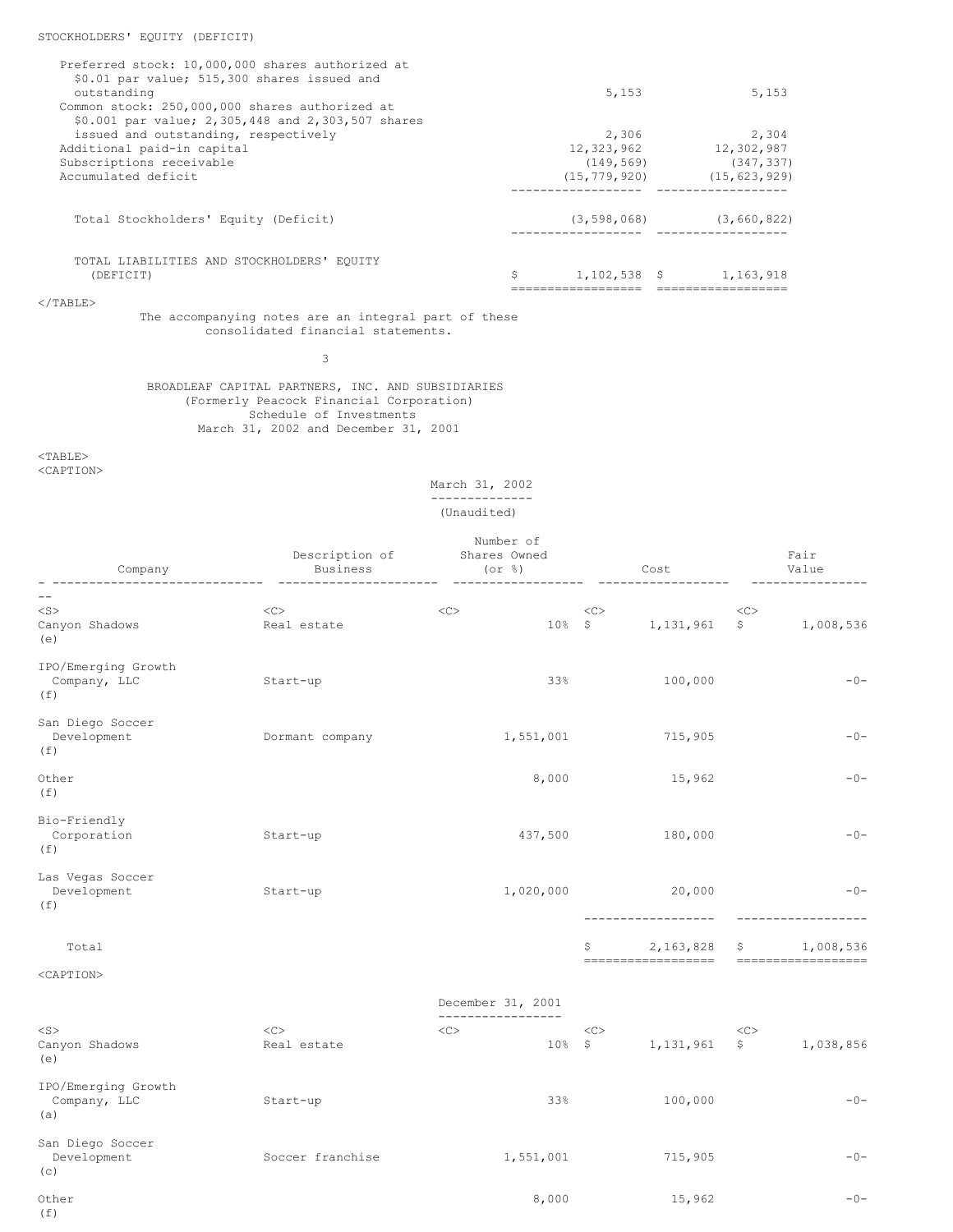| Bio-Friendly<br>Corporation<br>(d)     | Start-up | 437,500   | 180,000         |    | $-0-$     |
|----------------------------------------|----------|-----------|-----------------|----|-----------|
| Las Vegas Soccer<br>Development<br>(d) | Start-up | 1,020,000 | 20,000          |    | $-0-$     |
| Total                                  |          |           | \$<br>2,163,828 | -S | 1,038,856 |

 $<$ /TABLE>

Note - All of the above investments are considered non-income producing securities.

> The accompanying notes are an integral part of these consolidated financial statements.

> > 4

BROADLEAF CAPITAL PARTNERS, INC. AND SUBSIDIARIES (Formerly Peacock Financial Corporation) Schedule of Investments (Continued) March 31, 2002 and December 31, 2001

- a) Non-public company, represents ownership in an LLC, fair value is determined in good faith by the Company based on a variety of factors.
- b) Public market method of valuation based on trading price of stock at year-end.
- c) The fair value of restricted shares is determined in good faith by the Company based on a variety of factors, including recent and historical prices and other recent transactions.
- d) No public market for this security exists cost method of valuation used.
- e) The Company's board of directors has valued this investment at cost, less cash distributions to the Company from Canyon Shadows.
- f) At December 31, 2001, the Company's board of directors determined that the Company is unlikely to recover its investments in these companies, and elected to value the investments at zero. The board maintains the same opinion at March 31, 2002.

The accompanying notes are an integral part of these consolidated financial statements.

5

BROADLEAF CAPITAL PARTNERS, INC. AND SUBSIDIARIES (Formerly Peacock Financial Corporation) Consolidated Statements of Operations (Unaudited)

<TABLE> <CAPTION>

|                                                                                 | For the Three Months Ended<br>March 31, |                               |  |  |  |
|---------------------------------------------------------------------------------|-----------------------------------------|-------------------------------|--|--|--|
|                                                                                 | 2002<br>---------------                 | 2001<br>-------------         |  |  |  |
| $<$ S $>$<br>REVENUES                                                           | <<<br>\$<br>4,965                       | <<<br>\$<br>$\qquad \qquad -$ |  |  |  |
| <b>EXPENSES</b>                                                                 |                                         |                               |  |  |  |
| General and administrative<br>Bad debt expense<br>Depreciation and amortization | 161,412<br>8,639                        | 196,839<br>138,796<br>11,450  |  |  |  |
| Total Expenses                                                                  | 170,051                                 | 347,085                       |  |  |  |
| LOSS FROM CONTINUING OPERATIONS                                                 | (165, 086)                              | (347, 085)                    |  |  |  |
| OTHER INCOME (EXPENSE)                                                          |                                         |                               |  |  |  |

| Interest income             | -         | 12,641    |
|-----------------------------|-----------|-----------|
| Interest expense            | (66, 294) | (30, 964) |
| Gain on forgiveness of debt | 47.800    | $\sim$    |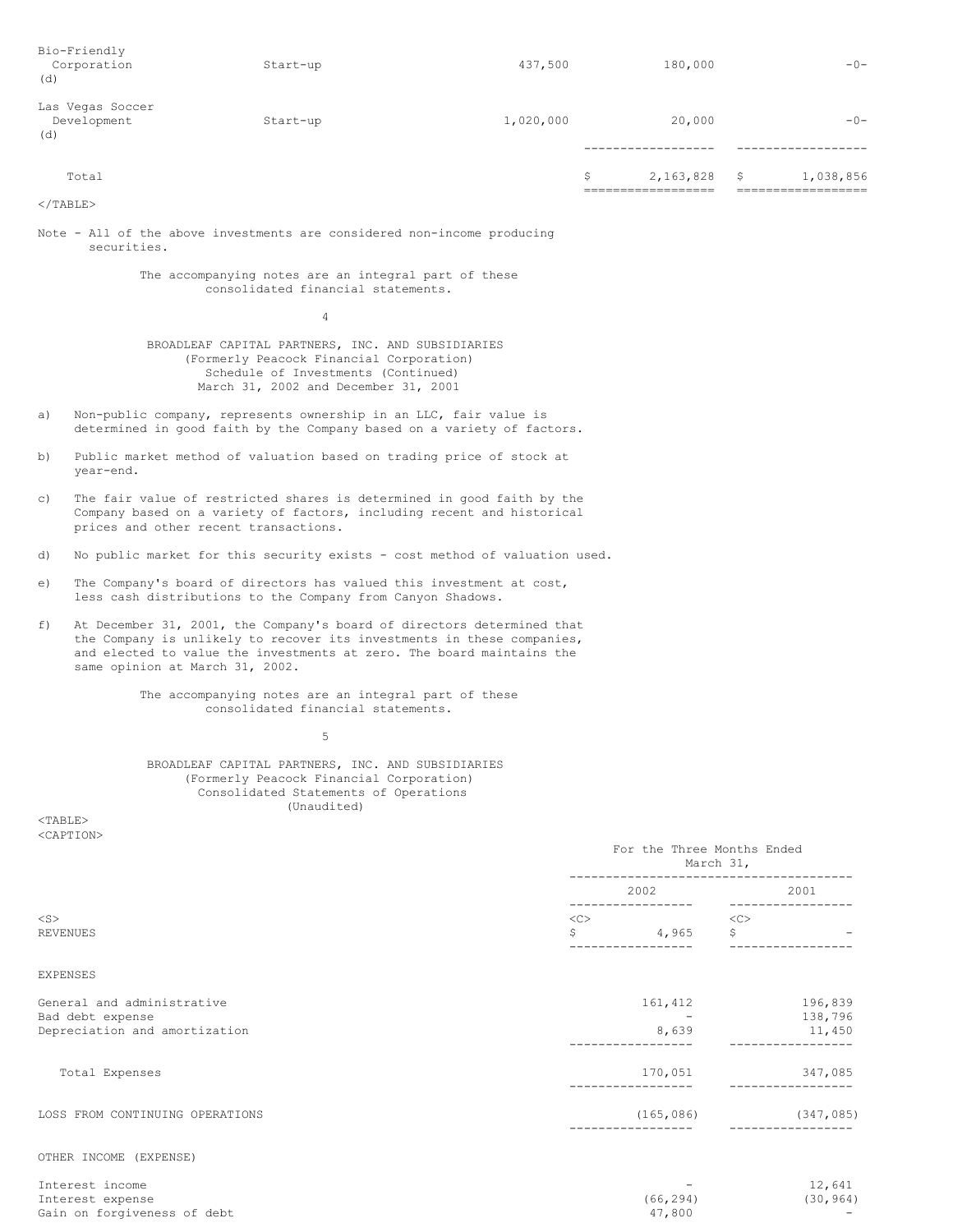| Realized gain (loss) on investments<br>Unrealized gain (loss) on investments |                            | (86)<br>(108, 850)                        |
|------------------------------------------------------------------------------|----------------------------|-------------------------------------------|
| Total Other Income (Expense)                                                 | (18, 494)                  | (127, 259)<br>-------------               |
| NET LOSS FROM CONTINUING OPERATIONS                                          | (183, 580)                 | (474, 344)                                |
| INCOME FROM DISCONTINUED OPERATIONS                                          | 27,589                     | 79,627<br>----------                      |
| NET LOSS                                                                     | (155, 991)<br>------------ | (394, 717)<br>. _ _ _ _ _ _ _ _ _ _ _ _ _ |
| OTHER COMPREHENSIVE GAIN                                                     |                            |                                           |
| Gain on treasury stock                                                       |                            | 1,512                                     |
| NET COMPREHENSIVE LOSS                                                       | \$<br>(155, 991)           | \$<br>(393, 205)                          |
| $<$ /TABLE>                                                                  | =============              | -------------                             |

The accompanying notes are an integral part of these consolidated financial statements.

6

## BROADLEAF CAPITAL PARTNERS, INC. AND SUBSIDIARIES (Formerly Peacock Financial Corporation) Consolidated Statements of Cash Flows (Unaudited)

<TABLE> <CAPTION>

|                                                         | For the Three Months Ended<br>March 31, |                              |  |                                   |
|---------------------------------------------------------|-----------------------------------------|------------------------------|--|-----------------------------------|
|                                                         |                                         |                              |  |                                   |
| $<$ S $>$                                               | $\langle C \rangle$                     |                              |  |                                   |
| CASH FLOWS FROM OPERATING ACTIVITIES                    |                                         |                              |  |                                   |
| Net loss from continuing operations                     | $\mathsf{S}$                            | $(183, 580)$ \$ $(474, 344)$ |  |                                   |
| Adjustments to reconcile net loss to net cash used      |                                         |                              |  |                                   |
| by operating activities:                                |                                         |                              |  |                                   |
| Depreciation and amortization                           |                                         | 8,639                        |  | 11,450                            |
| Bad debt expense                                        |                                         |                              |  | 138,796                           |
| Loss on investment                                      |                                         |                              |  | 107,424                           |
| Discontinued operations:                                |                                         |                              |  |                                   |
| Net income (loss)                                       |                                         | 27,589                       |  | 79,627                            |
| Depreciation and amortization                           |                                         |                              |  | 2,410                             |
| Loss on disposal of assets                              |                                         |                              |  | 13,631                            |
| Changes in operating assets and liabilities:            |                                         |                              |  |                                   |
| (Increase) decrease in accounts and notes receivable    |                                         | 23,468                       |  | (110, 000)                        |
| (Increase) decrease in notes receivable - related party |                                         | (1, 677)                     |  | 4,036                             |
| (Increase) decrease in other assets                     |                                         | 169                          |  | 9,382                             |
| Increase (decrease) in accounts payable                 |                                         | (40, 045)                    |  | (61, 301)                         |
| Increase (decrease) in other liabilities                |                                         | (126, 497)                   |  | 84,503                            |
| Increase (decrease) in discontinued operation,          |                                         |                              |  |                                   |
| net liabilities                                         |                                         | (27, 591)                    |  | (13, 789)                         |
|                                                         |                                         |                              |  | ___________________               |
| Net Cash Used in Operating Activities                   |                                         | (319, 525)                   |  | (208, 175)<br>------------------- |
| CASH FLOWS FROM INVESTING ACTIVITIES                    |                                         |                              |  |                                   |
| Receipt of cash distributions on investment             |                                         | 30,320                       |  |                                   |
| Purchase of property and equipment                      |                                         |                              |  | (2, 410)                          |
|                                                         |                                         |                              |  | ________________                  |
| Net Cash Used in Investing Activities                   |                                         | 30,320                       |  | (2, 410)                          |
|                                                         |                                         |                              |  |                                   |
| CASH FLOWS FROM FINANCING ACTIVITIES                    |                                         |                              |  |                                   |
| Proceeds from long-term borrowings                      |                                         | 70,000                       |  |                                   |
| Receipt of subscription receivable                      |                                         | 210,568                      |  | 10,000                            |
| Stock issued for cash                                   |                                         | 8,177<br>------------------  |  | 206,999<br>---------------        |
|                                                         |                                         |                              |  |                                   |
| Net Cash Provided by Financing Activities               |                                         | 288,745                      |  | 216,999                           |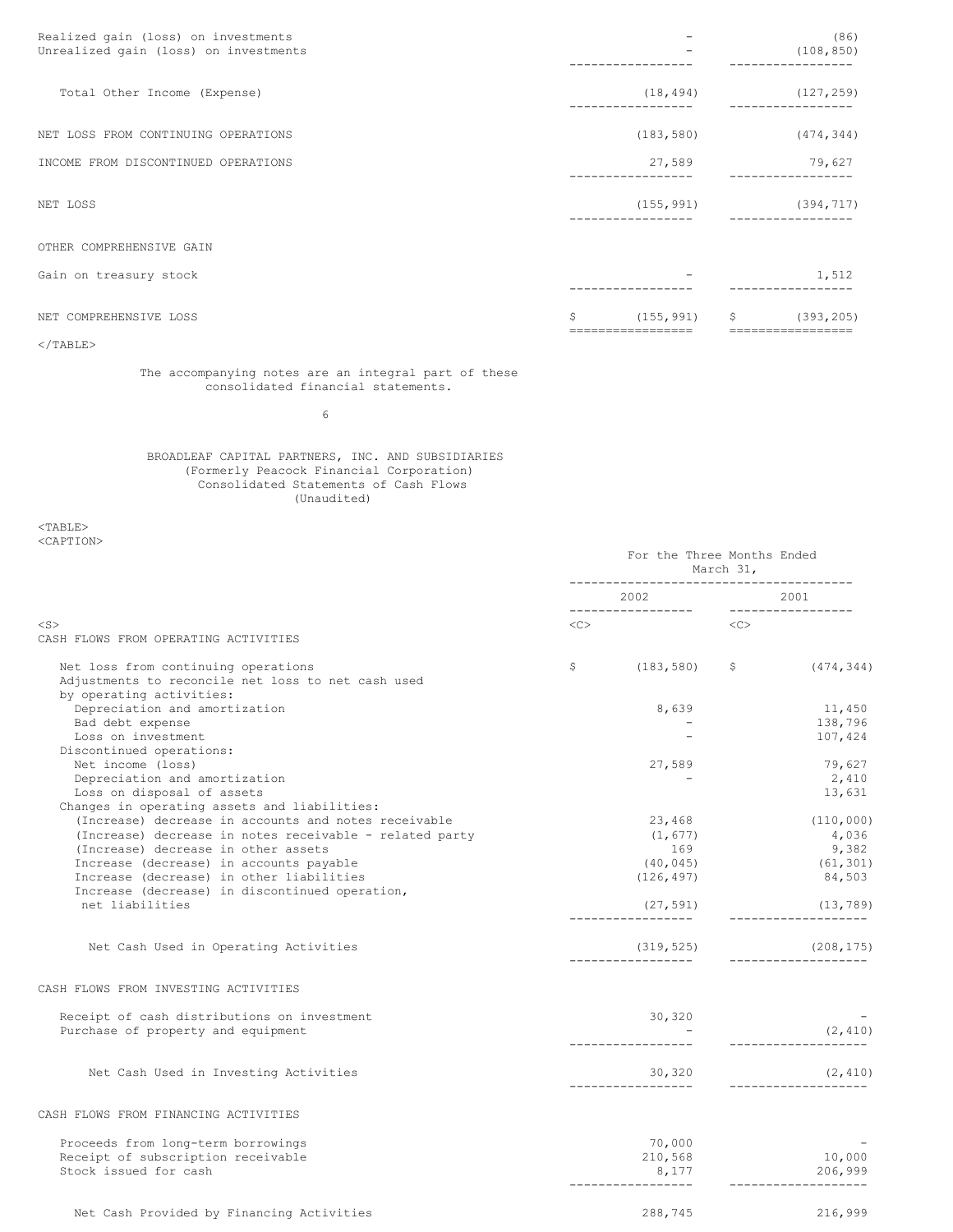| NET INCREASE (DECREASE) IN CASH |               | (460) |   | 6,414 |
|---------------------------------|---------------|-------|---|-------|
| CASH, BEGINNING OF PERIOD       |               | 764   |   | 2,513 |
| CASH, END OF PERIOD             | S             | 304   | S | 8,927 |
| $\langle$ /TABLE>               | _____________ |       |   |       |

The accompanying notes are an integral part of these consolidated financial statements.

7

### BROADLEAF CAPITAL PARTNERS, INC. AND SUBSIDIARIES (Formerly Peacock Financial Corporation) Consolidated Statements of Cash Flows (Continued) (Unaudited)

<TABLE> <CAPTION>

|                                                                                      |          | For the Three Months Ended<br>March 31, |             |         |  |
|--------------------------------------------------------------------------------------|----------|-----------------------------------------|-------------|---------|--|
|                                                                                      |          | 2002                                    |             | 2001    |  |
| $<$ S $>$<br>SUPPLEMENTAL DISCLOSURE OF CASH FLOW<br>INFORMATION                     | <<       |                                         | <<          |         |  |
| Interest paid<br>Income taxes paid                                                   | \$<br>\$ | $ \sqrt{ }$                             | Ŝ           | 357,123 |  |
| SUPPLEMENTAL DISCLOSURE OF NON-CASH<br>ACTIVITIES                                    |          |                                         |             |         |  |
| Common stock issued in conversion of debentures<br>and interest<br>$\langle$ /TABLE> | \$       | 108,500                                 | $\varsigma$ | 108,500 |  |

The accompanying notes are an integral part of these consolidated financial statements.

8

BROADLEAF CAPITAL PARTNERS, INC. AND SUBSIDIARIES (Formerly Peacock Financial Corporation) Notes to the Consolidated Financial Statements March 31, 2002 and 2001

# NOTE 1 - BASIS OF FINANCIAL STATEMENT PRESENTATION

The accompanying unaudited condensed financial statements have been prepared by the Company pursuant to the rules and regulations of the Securities and Exchange Commission. Certain information and footnote disclosures normally included in financial statements prepared in accordance with generally accepted accounting principles have been condensed or omitted in accordance with such rules and regulations. The information furnished in the interim condensed financial statements include normal recurring adjustments and reflects all adjustments, which, in the opinion of management, are necessary for a fair presentation of such financial statements. Although management believes the disclosures and information presented are adequate to make the information not misleading, it is suggested that these interim condensed financial statements be read in conjunction with the Company's most recent audited financial statements and notes thereto included in its December 31, 2001 Annual Report on Form 10-KSB. Operating results for the three months ended March 31, 2002 are not necessarily indicative of the results that may be expected for the year ending December 31, 2002.

# NOTE 2 - GOING CONCERN

As reported in the consolidated financial statements, the Company has an accumulated deficit of approximately \$15,800,000 as of March 31, 2002. The Company also has certain debts that are in default at March 31, 2002. The Company's stockholders' deficit at March 31, 2002 was \$3,598,068, and its current liabilities exceeded its current assets by \$3,928,938.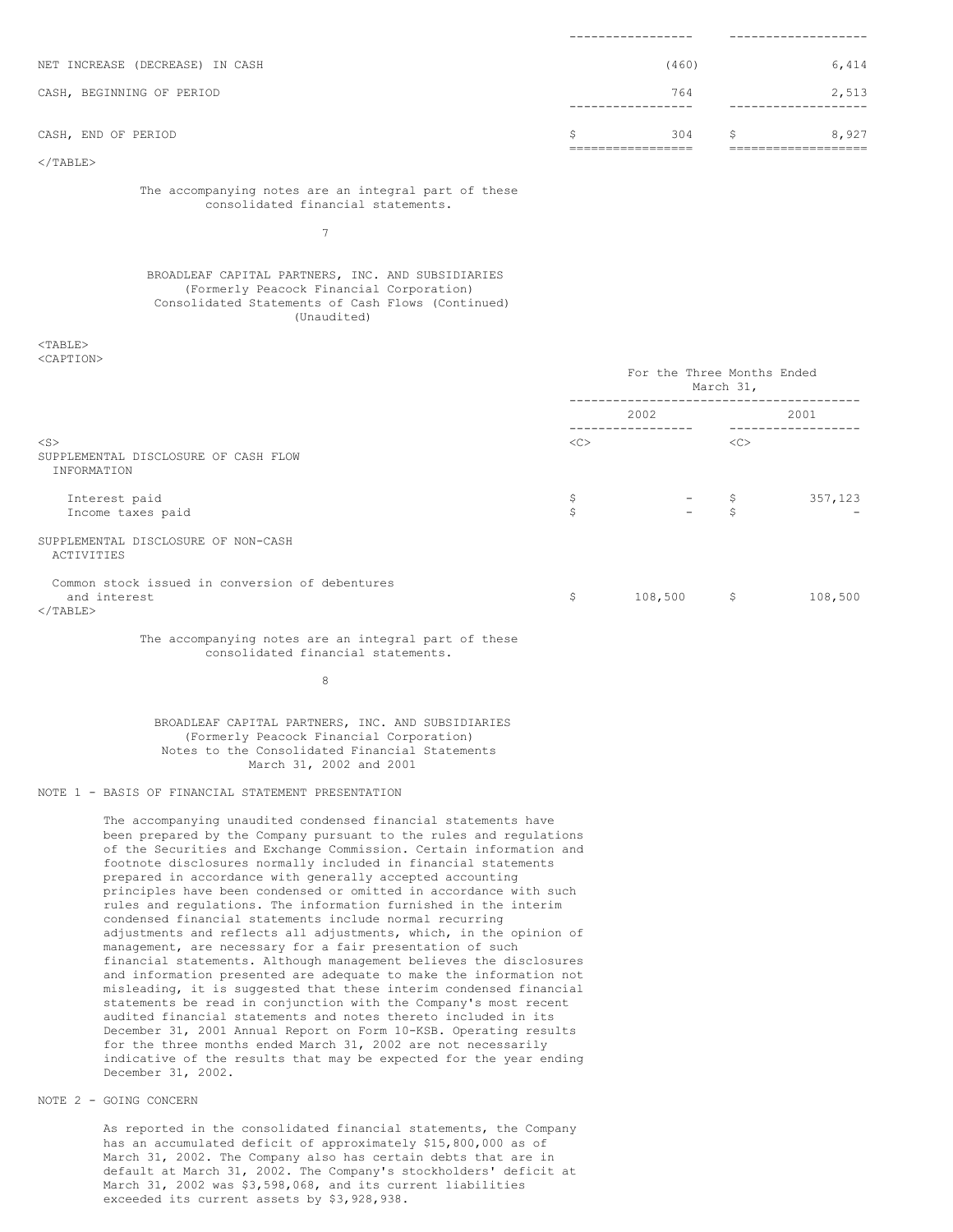These factors create uncertainty about the Company's ability to continue as a going concern. The ability of the Company to continue as a going concern is dependent on the Company obtaining adequate capital to fund operating losses until it becomes profitable. If the Company is unable to obtain adequate capital it could be forced to cease operations.

In order to continue as a going concern, develop and generate revenues and achieve a profitable level of operations, the Company will need, among other things, additional capital resources. Management's plans to obtain such resources for the Company include (1) raising additional capital through sales of common stock, (2) converting promissory notes into common stock and (3) entering into acquisition agreements with profitable entities with significant operations. In addition, management is continually seeking to streamline its operations and expand the business through a variety of industries, including real estate and financial management. However, management cannot provide any assurances that the Company will be successful in accomplishing any of its plans. The accompanying financial statements do not include any adjustments that might be necessary if the Company is unable to continue as a going concern.

9

ITEM 2. MANAGEMENT DISCUSSION AND ANALYSIS OF FINANCIAL CONDITION AND RESULTS OF OPERATIONS

This Form 10-QSB contains forward looking statements within the meaning of section 27A of the Securities Act of 1933 and section 21E of the Securities Exchange Act of 1934. The Company's actual results could differ materially from those set forth in the forward looking statements.

## MANAGEMENT DISCUSSION

Broadleaf Capital Partners, Inc. (Company) is a venture capital fund that makes direct investments in and provides management services to businesses that have at least a one-year operating history, the original founding management, with minimum annual revenues of \$1.5 million. The Company intends to expand on its investment strategy and portfolio through the internal development of its present operations and other business opportunities, as well as the acquisition of additional business ventures. The Company has in the past, and may again in the future, raise capital specifically for the purpose of maintaining operations and making an investment that the Company believes is attractive.

ANALYSIS OF FINANCIAL CONDITION The first quarter of 2002 marked the continuance of assessing and consolidating the Company's previous investments and operations.

Results of Operations - Three months ended March 31, 2002, compared to the three months ended March 31, 2001.

Revenues. There were revenues of \$4,965 for the first three months ended March 31, 2002, as compared to no revenues for the three months ended March 31, 2001.

Expenses. Total expenses for the three months ended March 31, 2002, decreased by \$177,034 or 51% to \$170,051 from \$347,085 for the three months ended March 31, 2001. General and administrative expenses for the three months ended March 31, 2002, decreased by \$35,427 or 18% to \$161,412 from \$196,839 for the three months ended March 31, 2001. This decrease resulted from reduced administrative and operating costs.

Changes in Financial Condition, Liquidity and Capital Resource.

For the three months ended March 31, 2002, the Company funded its operations and capital requirements partially with its own working capital and partially with proceeds from stock offerings. As of March 31, 2002, the Company had cash of \$304.

10

### **SIGNATURES**

Pursuant to the requirements of the Securities Exchange Act of 1934, the registrant has duly caused this report to be signed on its behalf by the undersigned thereunto duly authorized.

BROADLEAF CAPITAL PARTNERS, INC.

May 20, 2002 /s/ Robert A. Braner - ------------- -------------------- Date Robert A. Braner